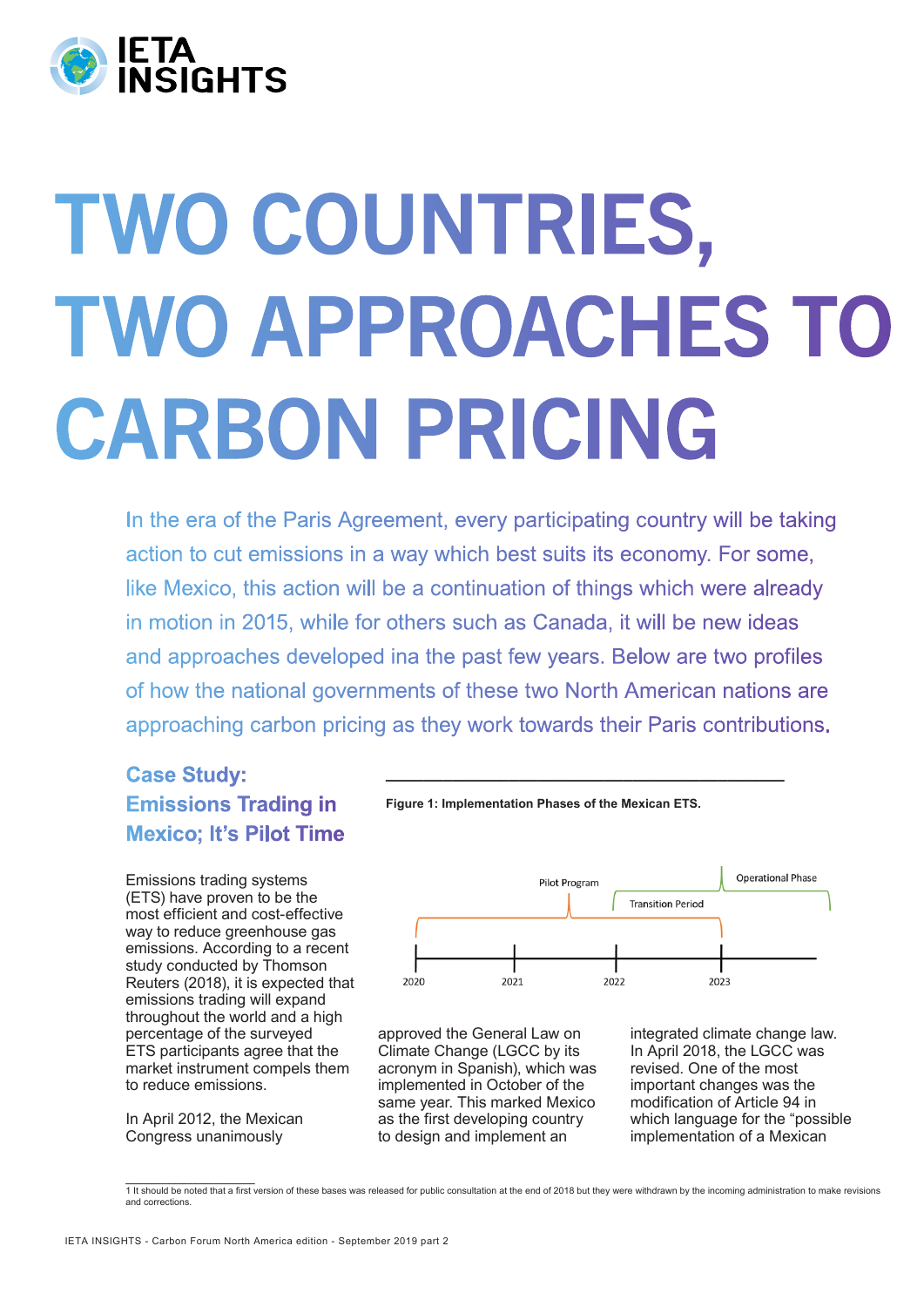ETS" was replaced by a decree for its obligatory implementation. The ETS will be implemented gradually and progressively, limiting the exposure of Mexican industry to competitiveness risks facing international markets (Brun, 2019). The amended law was enacted in July 2018, and on 23 May 2019 the government released a draft rule for the pilot emissions trading system<sup>1</sup> for public consultation.

This document establishes that the Mexican ETS will be implemented in two phases: the first one will be referred to as the Pilot Program and it will last 36 months, which includes a oneyear transition period towards the Operational Phase (or full implementation).

The following are some of the principle characteristics of the pilot programme:

- Greenhouse gas coverage: Only  $CO<sub>2</sub>$  (whereas the Operational Phase will cover all the GHGs included in the General Law on Climate Change).
- Sectoral coverage: Energy and industry, specifically the

following subsectors (see Table 1).

- Emission threshold: Those facilities that in addition to belonging to the aforementioned sectors have annual emissions from stationary sources that match or exceed the threshold of  $100,000$  tCO<sub>2</sub> will be included in the Mexican ETS. This translates into approximately 308 covered facilities in the whole country.
- Emission coverage: Approximately 45% of national emissions.
- Use of offsets: Offsets can be used for up to 10% of compliance. These offsets will not lose validity between the Test Program and the Operational Phase.
- Allocation method: **Grandfathering**
- Flexibility mechanisms: Price collar for auctions, market reserves of allowances, and banking (throughout the Test Program).

During the Pilot Phase, noneconomic penalties for noncompliance are included to

**\_\_\_\_\_\_\_\_\_\_\_\_\_\_\_\_\_\_\_\_\_\_\_\_\_\_\_\_\_\_\_\_\_\_\_\_\_\_\_\_\_\_**

encourage participation. These penalties include not allowing the monetization of allowances unless the participants fulfill the liabilities (in accordance to the deadlines/established periods), and a reduction of two allowances in the first period of the Operational Phase for each one that the participant does not deliver during the pilot.

## **Paulina Santos Vallejo MexiCO2**

**Table 1: Sectoral Coverage** 

| Energy                                                                                                                                                                           | Industry                                                                                                                                                                                                                                                                                        |
|----------------------------------------------------------------------------------------------------------------------------------------------------------------------------------|-------------------------------------------------------------------------------------------------------------------------------------------------------------------------------------------------------------------------------------------------------------------------------------------------|
| Exploitation<br>٠<br>Production<br>٠<br>Transport<br>٠<br><b>Distribution</b><br>٠<br>Hydrocarbons<br>٠<br>Generation<br>٠<br>Transmission<br>٠<br>Electricity distribution<br>٠ | Automotive industry<br>٠<br>Cement and lime<br>٠<br>Chemistry<br>٠<br>Food and beverages<br>٠<br>Glass<br>٠<br>Iron and steel<br>۰<br>Metallurgic<br>٠<br>Mining<br>٠<br>Petrochemistry<br>٠<br>Pulp and paper<br>٠<br>Other industries that generate emissions<br>٠<br>from stationary sources |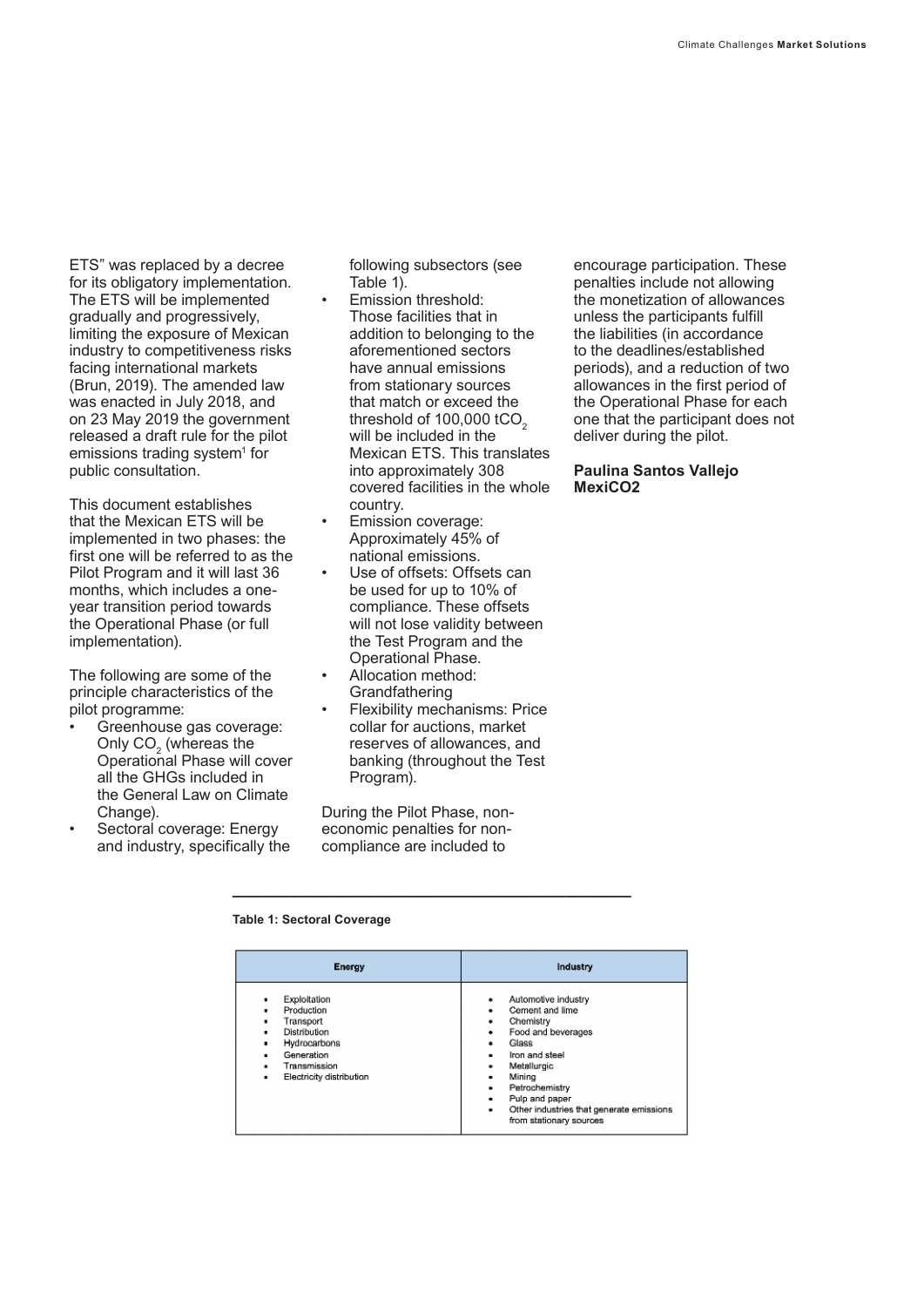

## **Case Study: Carbon Pricing, Canada-Style**

The Canadian Federal Backstop is comprised of a two-tiered system: the Output Based Pricing System (OBPS) and the Carbon Levy. The programme is currently imposed wholly or in part in provinces and territories that did not implement an equivalent carbon pricing programme, as determined by the Federal government. Manitoba, Ontario, New Brunswick, Yukon and Nunavut are Backstop jurisdictions. British Columbia. Quebec, Nova Scotia, Northwest Territories, and Newfoundland and Labrador have their own, federally approved, provincially administered carbon pricing systems. Saskatchewan and Prince Edward Island have province-specific hybrid programmes. Alberta has its own mechanism for large emitters and will have the Levy imposed as of 1 January 2020, as stated by the Federal government.

The carbon levy applies to fossil fuels in backstop jurisdictions. The levy started at C\$20/tonne of  $CO<sub>2</sub>e$  in 2019 and will increase by C\$10 on 1 April of each year until 2022, when it reaches  $C$50/tonne of  $CO<sub>2</sub>e$ . Under the$ OBPS stream, industrial facilities with annual emissions of 50,000 tonnes of  $CO<sub>2</sub>e$  or higher will face a carbon price on the portion of their emissions that are emitted in excess of a specified limit. These emissions limits are based on Output Based Standards (OBS), which are calculated as a percentage of the national average of sector's emissions per unit of production. The OBS vary between sectors and are also based on emissionsintensive, trade-exposed (EITE) measurements. Facilities that emit below their emissions limit will generate surplus credits that can be sold or used for their own compliance obligation.

#### **Figure 2: 2019 Carbon prices across Canada**

**\_\_\_\_\_\_\_\_\_\_\_\_\_\_\_\_\_\_\_\_\_\_\_\_\_\_\_\_\_\_\_\_\_\_\_\_\_\_\_\_\_\_**



Compliance for mandatory facilities began as of 1 January 2019. Industrial facilities with emissions of 10,000 tonnes  $CO<sub>2</sub>e$  or higher can voluntarily participate by opting in to the OBPS.

Compliance options for covered OBPS facilities include any combination of surplus credits, offsets or paying the excess emissions charge which will mirror the levy price. Compliance units, such as offset and surplus credits, represent a lower cost compliance option for covered facilities. Offsets from existing provincial offset programmes, known as Recognized Units, can be used for compliance in the OBPS.

It is expected that credits from agriculture, waste, land use and forestry project types in the BC, Alberta and Quebec's offset programmes will be prioritised. A federal offset programme is currently being developed to increase the supply of offsets available to OBPS participants. Regulated facilities can use offsets to cover 100% of their

compliance obligation in the first three compliance years. The offset usage limit drops to 75% for compliance for 2022.

The Federal Backstop is revenue neutral, meaning the proceeds will be returned to households, industry, institutions, and small and medium sized businesses in the jurisdiction from which they were collected to support climate action. The Federal Backstop will undergo a programme review in 2022.

The constitutional justification for the implementation of the Greenhouse Gas Pricing Pollution Act (GGPPA), which underpins the OBPS and Carbon Levy, is currently being challenged in court. Ontario and Saskatchewan have launched different constitutional challenges, both of which were rejected in their respective Provincial Courts of Appeal, but both have been appealed to the Supreme Court of Canada. Alberta is also launching its own challenge and Manitoba has filed for judicial review of the programme.